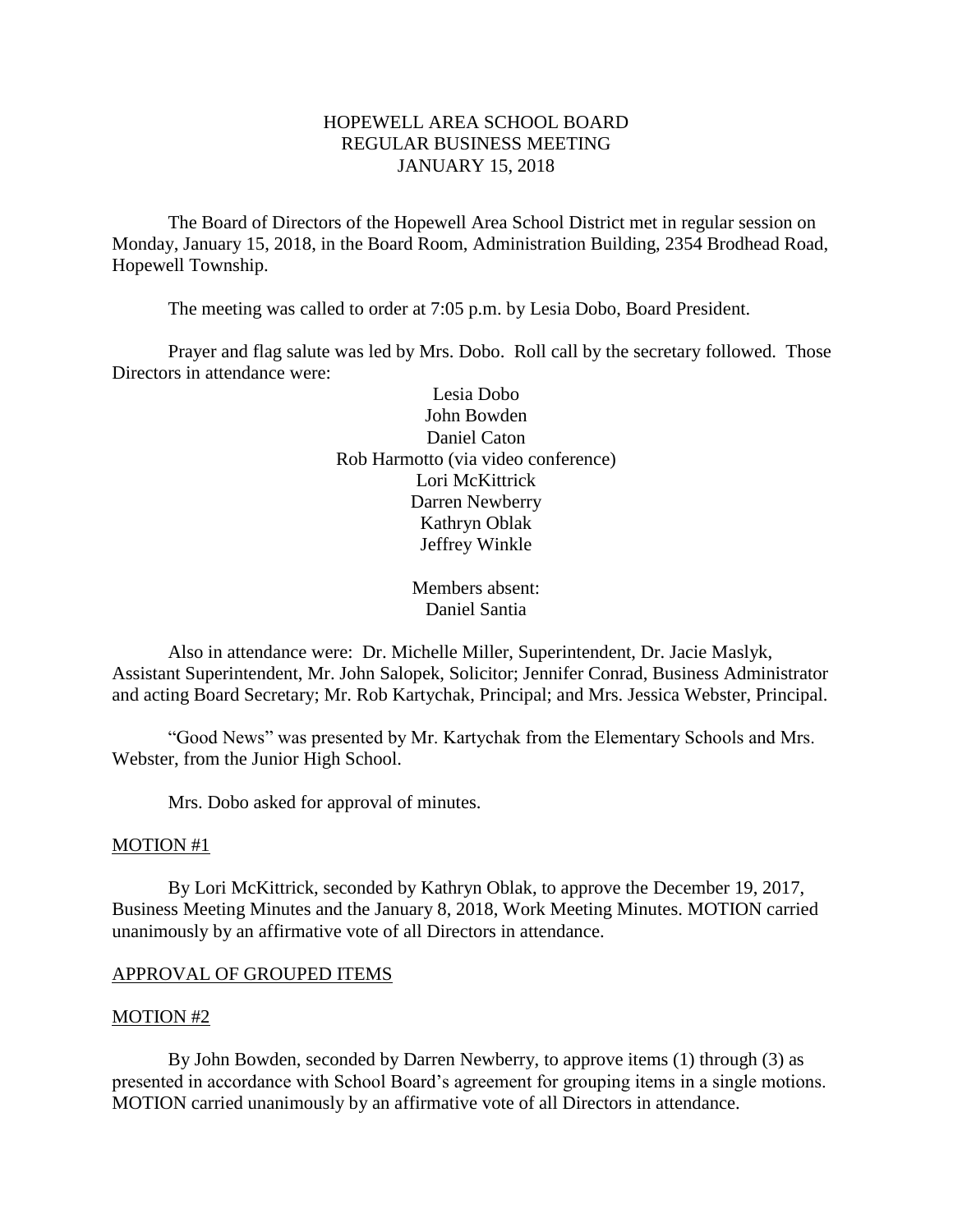### Tax Collectors' Report

1. Recommendation to accept report for taxes collected for the month of December, 2017, as presented, and make said report a part of these minutes.

# Treasurer's Report

2. Recommendation to accept report of the Treasurer for the month of December, 2017, as presented, and make said report a part of these minutes.

# Financial Statements

3. Recommendation to accept Financial Statements for the month of December, 2017, as presented, and make said statements a part of these minutes.

# SPECIAL PRESENTATION

Stephen Niedenberger from Hosack, Specht, Muetzel & Wood, LLP, Certified Public Accountants, presented the Audit Report for the year ended June 30, 2017.

# VISITOR'S COMMENTS

There were no visitors wishing to address the Board.

# **Educational/Curriculum/Instruction by Jeff Winkle, Chair**

Informational: Dr. Maslyk presented information and updates on Keystone Testing.

# **Buildings and Grounds, by Lori McKittrick**

# MOTION #3

By Lori McKittrick, seconded by Daniel Caton, to approve an Amendment to the lease agreement with Hopewell Youth Baseball to permit proposed lighting project at Hopewell Elementary School baseball fields as presented. MOTION carried unanimously by an affirmative vote of all Directors in attendance.

Informational: The Senior High School gymnasium will be used as an election polling location on May 15, 2018, and November 6, 2018.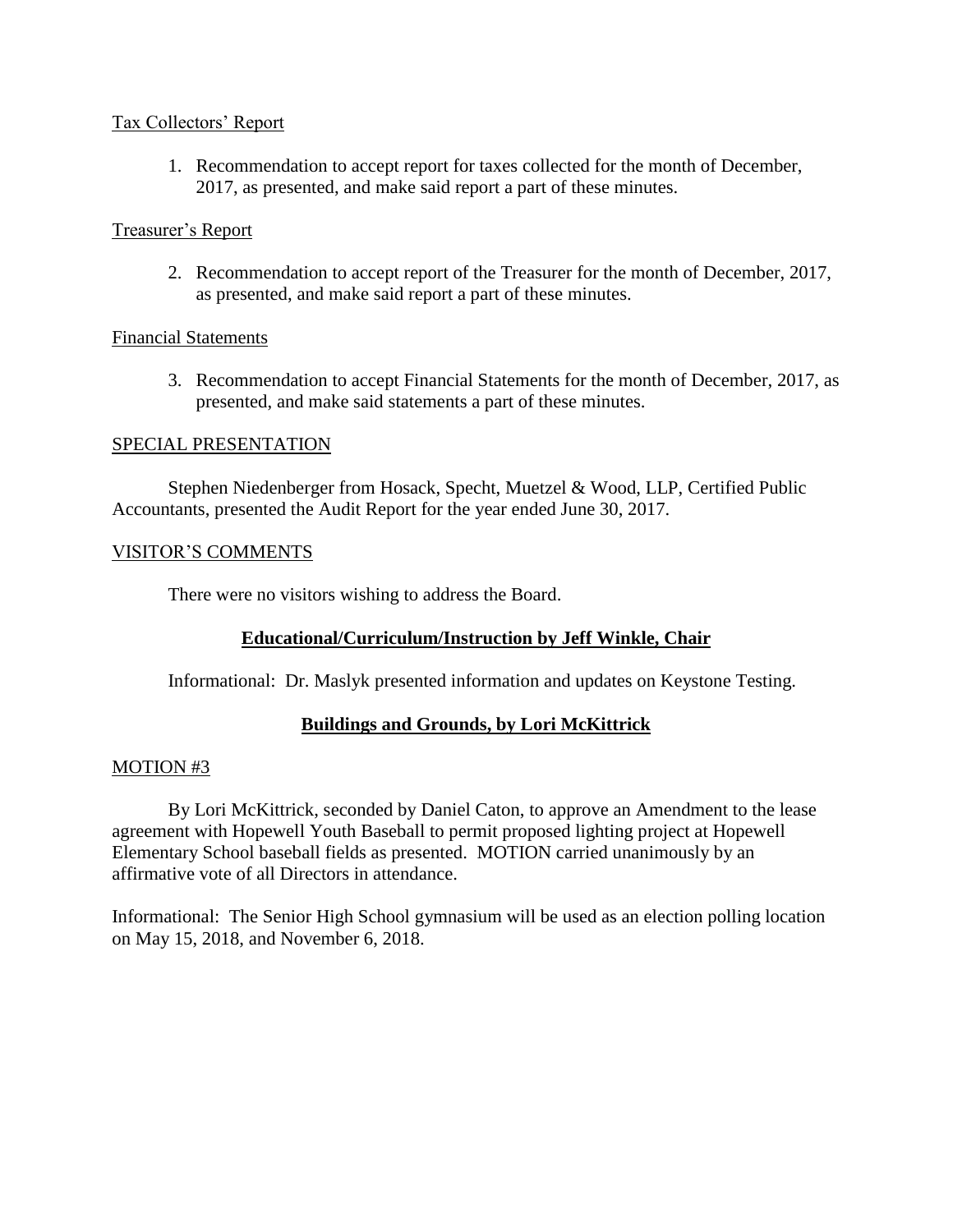# **Finance and Budget by Lori McKittrick, Chair**

### APPROVAL OF GROUPED ITEMS

### MOTION #4

By Lori McKittrick, seconded by John Bowden, to approve items (1) through (3) and ratify items (4) and (5) as presented, in accordance with School Board's agreement for grouping items in a single motion. MOTION carried unanimously by an affirmative roll call vote of all Directors in attendance.

- 1. General Fund payments in the amount of \$503,959.91
- 2. Cafeteria Fund payments in the amount of \$111,580.74
- 3. Capital Reserve Fund payments in the amount of \$15,871.00
- 4. General Fund payments in the amount of \$3,420,406.20
- 5. Capital Reserve Fund payments in the amount of \$95,152.00

### MOTION #5

By Lori McKittrick, seconded by Kathryn Oblak to approve Resolution #1-2018, certifying that the District will not raise the rate of any tax for the support of the public schools for the following fiscal year by more than its index, which is 3.1% for the 2018-2019 school year. MOTION carried unanimously by an affirmative roll call vote of all Directors in attendance.

# MOTION #6

By Lori McKittrick, seconded by John Bowden to approve the request of the Aliquippa Bucktails to purchase tax parcels #65-011-1301.000 and #65-011-1312.000 located on Sunny Brook Avenue out of repository. The 2015-2016 and prior years' taxes shall be exonerated. MOTION carried unanimously by an affirmative vote of all Directors in attendance.

### MOTION #7

By Lori McKittrick, seconded by Darren Newberry to accept the Audit Report of the Hopewell Area School District for the year ended June, 30, 2017, issued by Hosack, Specht, Muetzel & Wood, LLP Certified Public Accountants. MOTION carried unanimously by an affirmative roll call vote of all Directors in attendance.

### **Personnel by Rob Harmotto, Chair**

### MOTION #8

By Rob Harmotto, seconded by Lori McKittrick to approve the request of Essie Trimble, paraprofessional at the Senior High School, for an unpaid leave of absence from January 10, 2018 through February 19, 2018. MOTION carried unanimously by an affirmative vote of all Directors in attendance.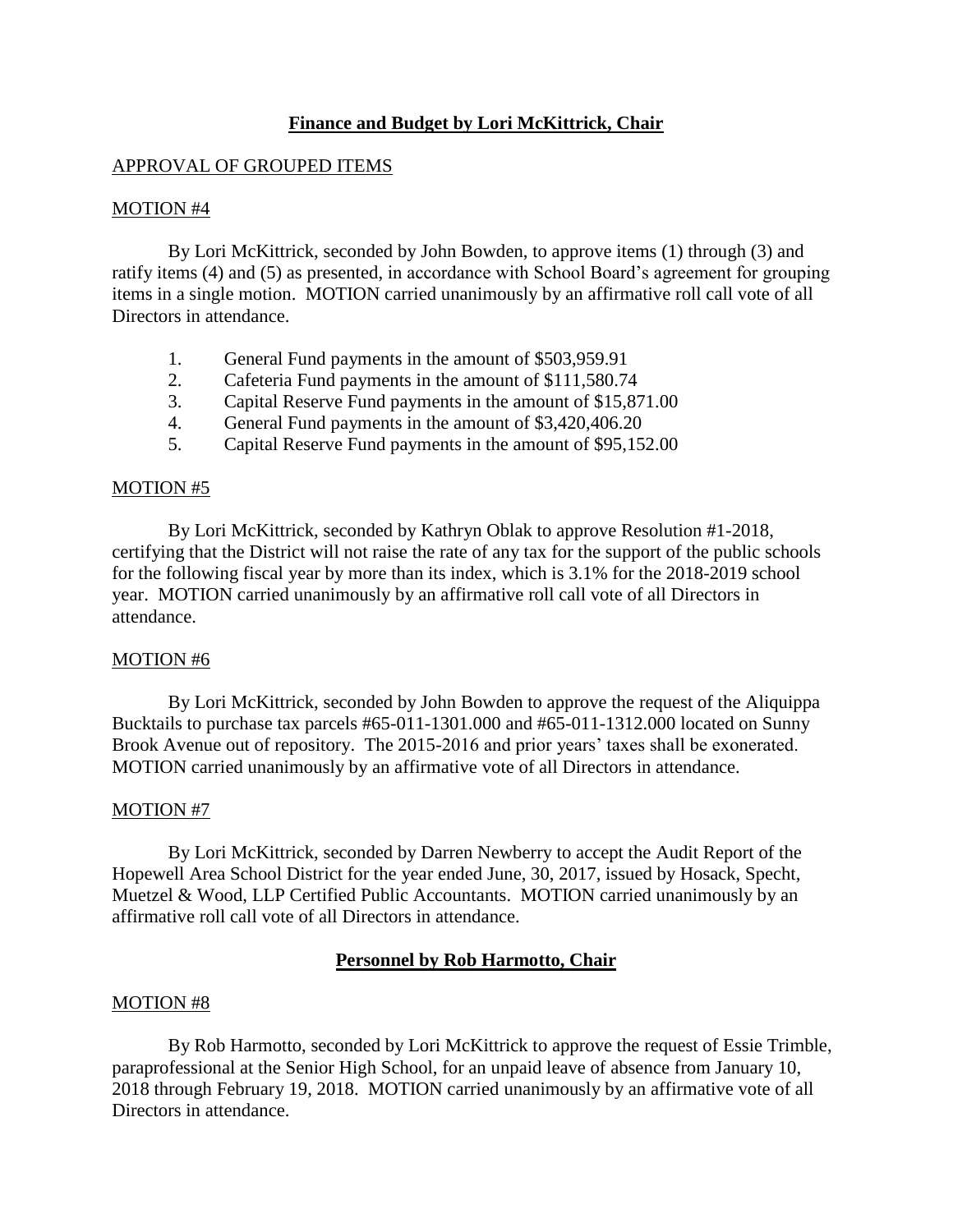### MOTION #9

By Rob Harmotto, seconded by Kathryn Oblak to approve the request of Brian Nale, custodian at the Senior High School, for an unpaid leave of absence effective January 12, 2018. MOTION carried unanimously by an affirmative vote of all Directors in attendance.

#### MOTION #10

By Rob Harmotto, seconded by Jeff Winkle to change the employment status for Kim Barger from substitute transportation drive/aide to permanent bus driver, effective December 18, 2017. MOTION carried unanimously by an affirmative vote of all Directors in attendance.

#### MOTION #11

By Rob Harmotto, seconded by Kathryn Oblak to accept the resignation of Kenneth Willis, bus driver, effective January 12, 2018. Mr. Willis would like to remain on the substitute transportation roster. MOTION carried unanimously by an affirmative vote of all Directors in attendance.

#### Superintendent's Report

Dr. Maslyk reminded Board Members of the opportunity on February 2, 2018, to visit classrooms to see Lexia. She also noted that the topics for the in-service half-day on Friday, January 26, 2018, are Lexia, guided reading, and NWEA. Treats this evening were provided by our Food Service department.

### Solicitor's Report

Nothing to report.

#### Unfinished Business

Nothing to report.

### Upcoming School Board Meetings

February 5, 2018: Work Meeting, Central Administration February 12, 2018: Business Meeting, Central Administration